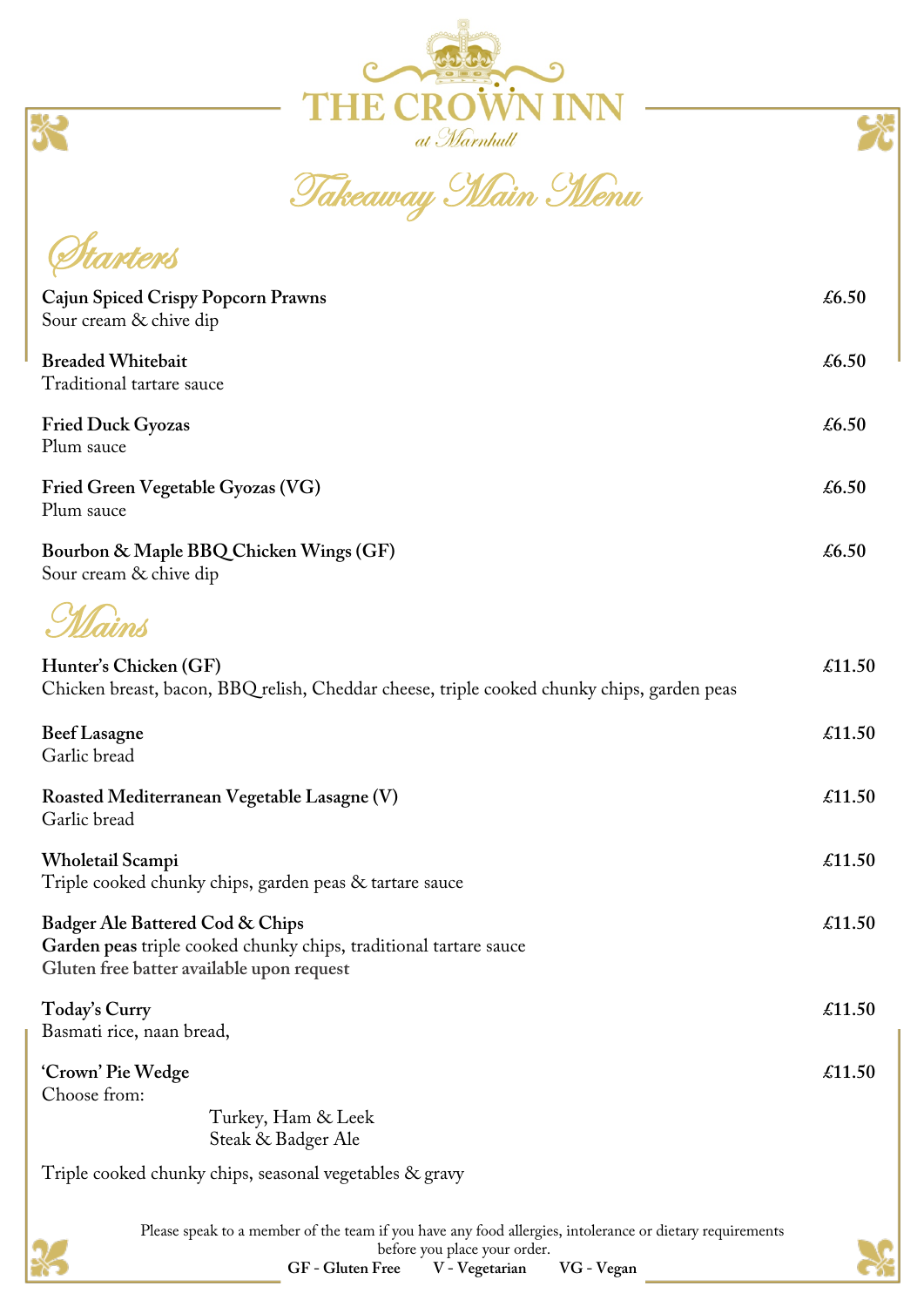| at Marnhull                                                                                                                                    |        |
|------------------------------------------------------------------------------------------------------------------------------------------------|--------|
| Thai Red Vegetable Curry (VG)<br>Basmati rice, naan bread                                                                                      | £11.50 |
| Liver & Bacon (GF)<br>Mashed potato, caramelised onion gravy, seasonal vegetables                                                              | £11.50 |
| Mediterranean Vegetable Tart (VG)<br>New potatoes                                                                                              | £11.50 |
| <b>Katsu Breaded Chicken</b><br>Katsu sauce, basmati rice                                                                                      | £11.50 |
| The 'Crown' Beef Burger<br>Monterey Jack cheese & bacon, shredded lettuce, garlic mayonnaise, brioche style bun,<br>triple cooked chunky chips | £11.50 |
| Piri Piri Chicken Burger<br>Grilled halloumi, smashed avocado, shredded lettuce, brioche style bun, triple cooked chunky chips                 | £11.50 |
| The Thai Vegetable Burger (VG)<br>Shredded lettuce, brioche style bun, triple cooked chunky chips                                              | £11.50 |
| Shildren's Menu                                                                                                                                |        |
| Mac & Cheese (V)<br>Garlic bread                                                                                                               | £6.50  |
| <b>Beef Burger</b><br>Brioche style bun, triple cooked chunky chips, garden peas                                                               | £6.50  |
| Sausage & Mash (GF)<br>Garden peas, gravy                                                                                                      | £6.50  |
| Wholetail Scampi<br>Triple cooked chunky chips, garden peas                                                                                    | £6.50  |
| <b>Chicken Goujons</b><br>Triple cooked chunky chips, garden peas                                                                              | £6.50  |
|                                                                                                                                                |        |

poodoof popoodo

E